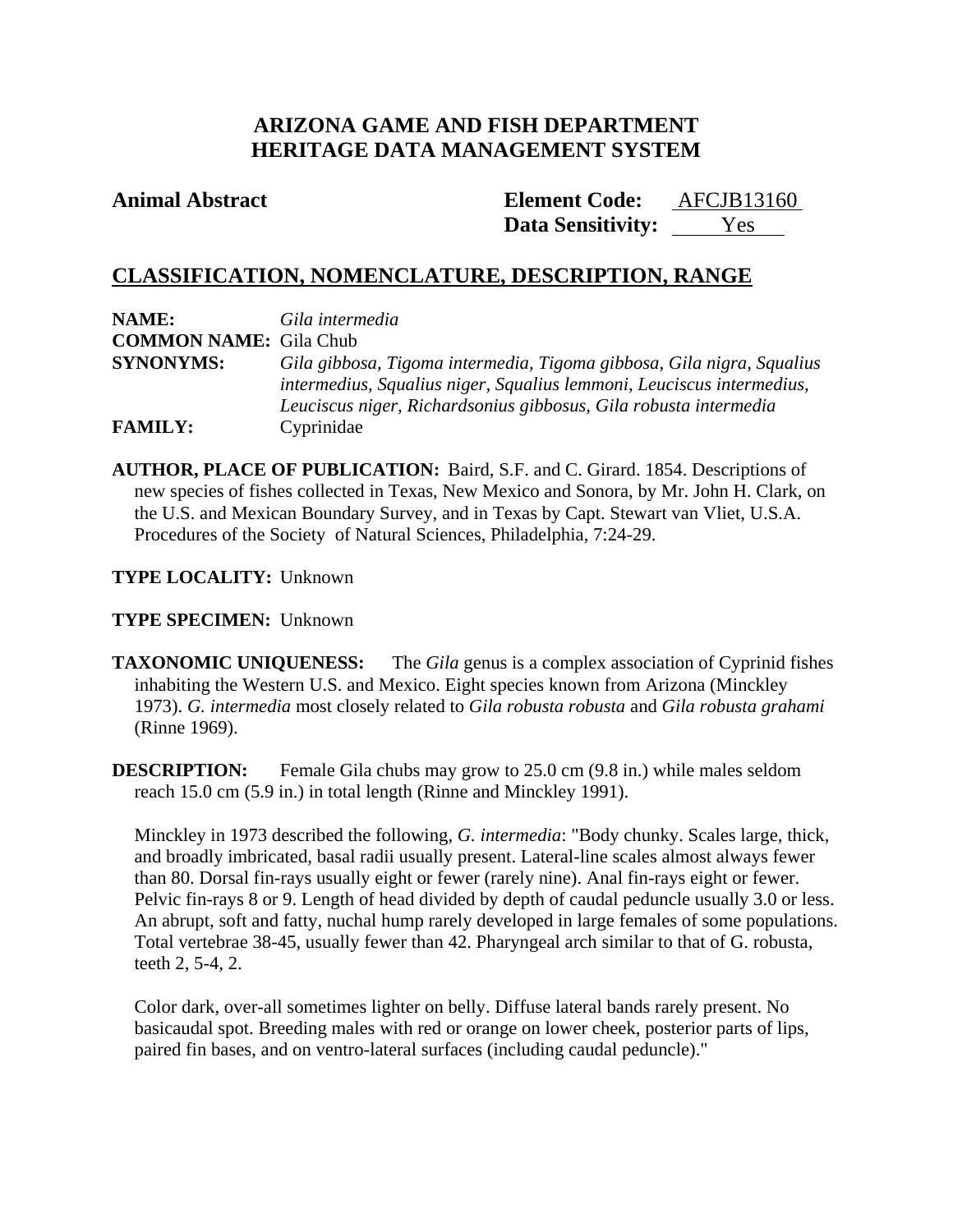**AGFD Animal Abstract -2-** *Gila intermedia* **AIDS TO IDENTIFICATION:** May be distinguished from roundtail chub, *Gila robusta*, by chunkier body type. Length of head measured from terminus to posterior edge of operculum divided by the minimum depth of caudal peduncle is usually less than 3.0.

**ILLUSTRATIONS:** B&W photo (Minckley 1973:104) Color photo (Rinne and Minckley 1991:24)

**TOTAL RANGE:** Historically found in headwater streams of Gila River drainage in Arizona, New Mexico and likely in Santa Cruz River system in Sonora, Mexico. It has recently been rediscovered in the San Pedro drainage in Sonora Mexico, where it had been absent in collections since 1857. Currently considered extirpated from New Mexico.

**RANGE WITHIN ARIZONA:** Currently known from the following drainages; Santa Cruz River (Cienega Creek, Sabino Canyon, Sheehy Spring), Middle Gila River (Eagle, Bonita and Harden Cienega Creeks and San Carlos and Blue Rivers), San Pedro River (Bass, O'Donnell and Redfield Canyons, Babocomari River and Turkey Creek), Agua Fria River (Silver and Sycamore [rare] Creeks), Verde River (Spring and Walker Creeks). Extirpated from Monkey Spring (Santa Cruz River), and Fish and Cave Creeks (Salt River).

# **SPECIES BIOLOGY AND POPULATION TRENDS**

- **BIOLOGY:** Gila chub were commonly found in association with Gila topminnow, desert and sonora sucker and longfin and speckled dace. Females achieve lengths of 10 in (25 cm), whereas males rarely grow longer than 6 in (15 cm). It is highly secretive, seeking out deeper waters near cover.
- **REPRODUCTION:** Gila chub probably mature in their second to third year. Reproduction occurs primarily from late spring into summer in streams, but can extend into late winter in constant temperature springs. Spawning occurs over beds of submerged aquatic vegetation (Minckley 1973). Actively breeding fish become fire-red along ventro-lateral surfaces and the eyes become yellow to yellow-orange (Minckley 1973).

**FOOD HABITS:** Gila chub are omnivorous, preferring terrestrial and aquatic insects. At larger sizes they become pisciverous and have been found to consume speckled dace, *Rhinichthys osculus*, and probably other small cyprinids as available. Larger adults feed during evening and early morning hours. Juveniles will feed throughout the day on insects and algae, filamentous and diatomaceous.

**HABITAT:** Gila chub are normally found in the smaller headwater streams, cienegas and springs or marshes of the Gila River basin. They utilize diverse habitat types based on season and age. Adults have been collected from deep pools with heavily vegetated margins and undercut banks. Juveniles have been collected from riffles, pools and undercut banks of runs. In larger stream systems they utilize heavily vegetated backwaters for cover and feeding. According to Minckley (AGFD Native Fish Diversity Review 1995), they occur in marginal sites (refuges), and likes permanent sites such as seeps etc.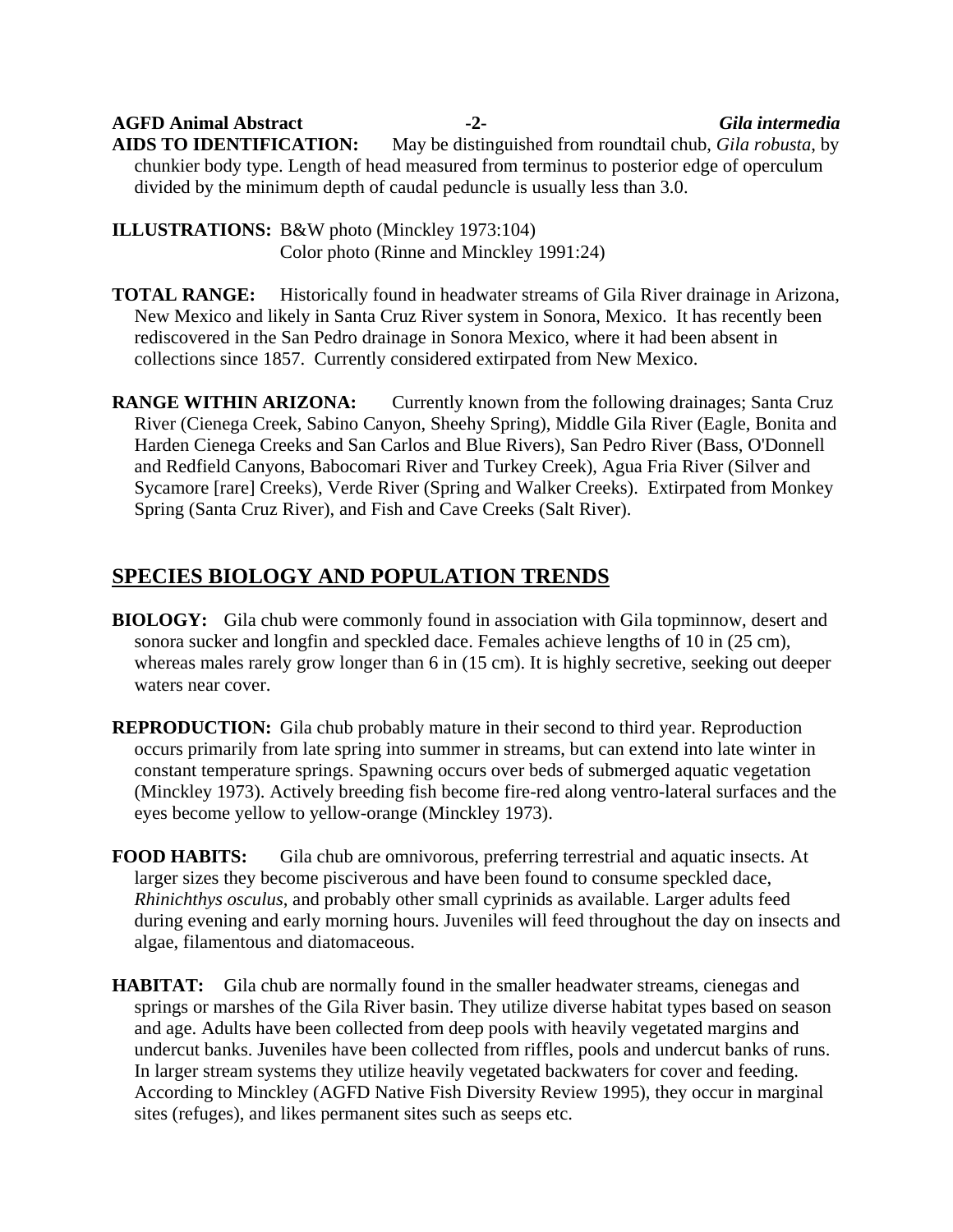| <b>AGFD Animal Abstract</b> |  |
|-----------------------------|--|
|-----------------------------|--|

**AGFD Animal Abstract -3-** *Gila intermedia*

**ELEVATION:** Arizona records range in elevation from 2,720 - 5,420 ft. (830 - 1,653 m).

**PLANT COMMUNITY:** Broadleaf riparian vegetation consisting of cottonwood, willow, ash, alder, sycamore, walnut, and *Baccharis* spp. in association with submerged aquatic vegetation typical of cienega/marsh habitats.

**POPULATION TRENDS:** Populations are expected to expand and contract both seasonally and over time as climactic events affect aquatic habitat. Populations of Gila chub have slowly been disappearing. It was once found in Apache Creek, Duck Creek and San Simon Cienega in New Mexico but is now considered extirpated. They are also extirpated from three waterways in Arizona (Cave Creek, Fish Creek and Monkey Spring). Little is known about distribution of populations in Mexico. Population in Williamson Valley has been extirpated due to 1992 flood event. A population was introduced into Garden Canyon in the Fort Huachuca Mountains in 1992 by Henderson (AGFD Native Fish Diversity Review 1995).

# **SPECIES PROTECTION AND CONSERVATION**

| <b>ENDANGERED SPECIES ACT STATUS:</b> | LE (USDI, FWS 2005)                                                                                   |
|---------------------------------------|-------------------------------------------------------------------------------------------------------|
|                                       | [LE USDI, FWS 2006]                                                                                   |
| <b>STATE STATUS:</b>                  | WSC (AGFD, WSCA in prep)                                                                              |
|                                       | [State Threatened AGFD, TNW 1988]                                                                     |
| <b>OTHER STATUS:</b>                  | State Endangered, Group 1 (NMGFD 1975)                                                                |
|                                       | Forest Service Sensitive (USDA, FS Region<br>3 1999)                                                  |
|                                       | [Forest Service Sensitive USDA, FS Region]<br>3 1988]                                                 |
|                                       | Listed Endangered (Secretaría de Desarrollo<br>Social 1994, and Secretaría de Medio<br>Ambiente 2000) |

**MANAGEMENT FACTORS:** Controlling the introduction of exotic fish to streams containing Gila chub is vital to their survival. Gila chub are currently co-existing with green sunfish, *Lepomis cyanellus*, in several streams; however, they have been extirpated from one location by largemouth bass, *Micropterus salmoides*. Land management activities that affect watersheds, alter stream flow characteristics or affect the amount of perennial water in streams may affect populations of Gila chub, especially management activities that increase erosion and destroy stream banks.

**Threats:** aquifer pumping; stream diversion; reduction in stream flows; habitat alteration and competition by nonnative crayfishes; predation by and competition with nonnative fishes. **Management needs:** identify and priority-rank management areas; protect watershed and stream flow and restore stream habitats for chub management areas; ameliorate effects of predatory and competitory nonnative fishes and crayfishes in chub waters.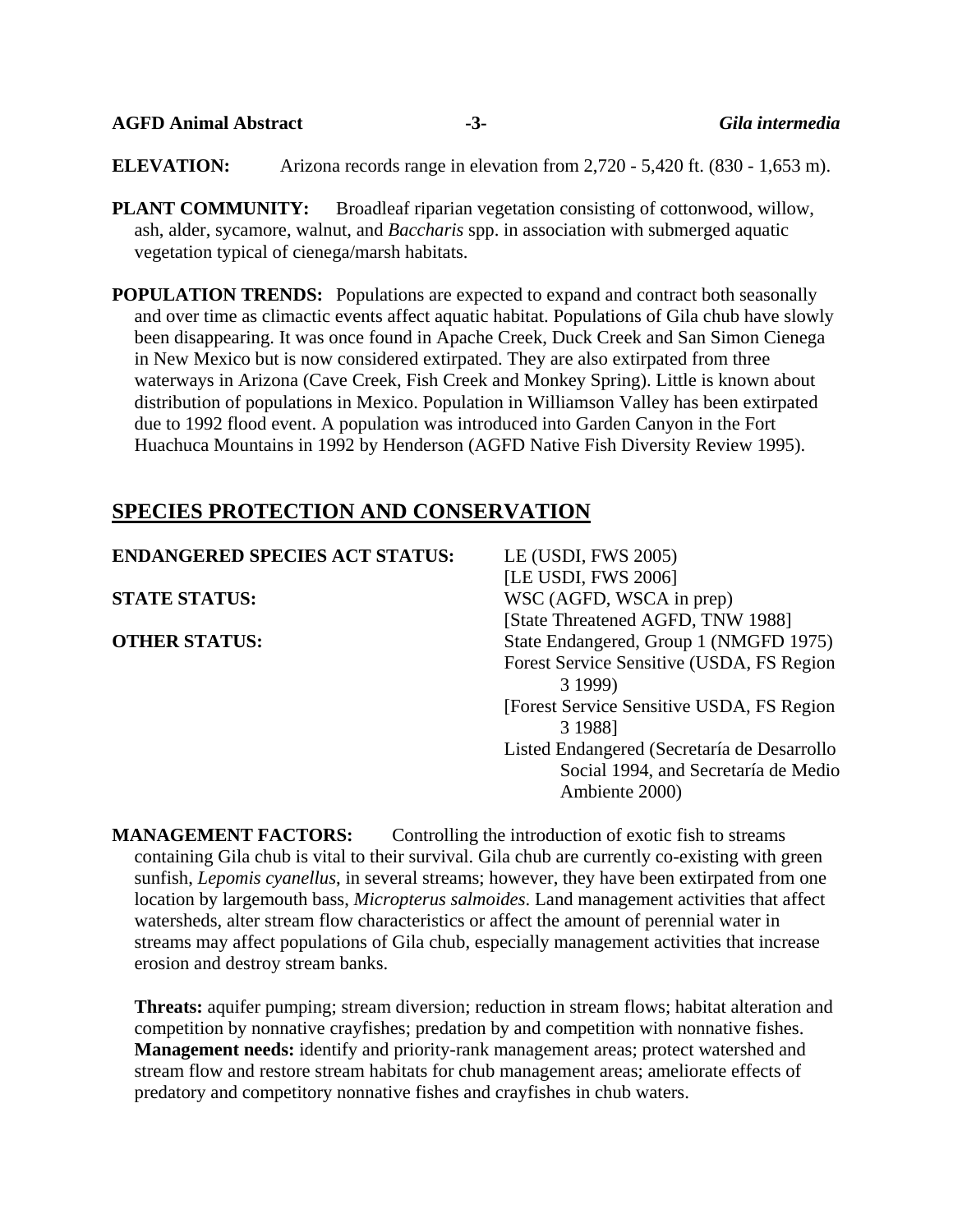**AGFD Animal Abstract -4-** *Gila intermedia* **PROTECTIVE MEASURES TAKEN:** Portions of O'Donnell Creek, Redfield Canyon and Bass Canyon are included in the Canelo Hills and Muleshoe Preserves, managed by the Nature Conservancy (TNC). A portion of Cienega Creek at the Empire Ranch is managed by the Bureau of Land Management (BLM) as a natural area. BLM Phoenix District is currently proposing translocations from Silver Creek to nearby perennial streams in the Agua Fria headwaters.

- **SUGGESTED PROJECTS:** The Arizona Game and Fish Department is currently conducting a status review of Gila chub under contract to TNC to enable the U.S. Fish and Wildlife Service to determine whether it warrants listing under the Endangered Species Act. Basic life history and ecological research is necessary to better understand this species. Annual or bi-annual monitoring of Gila chub populations should be conducted to identify population trends and factors contributing to population declines.
- **LAND MANAGEMENT/OWNERSHIP:** Streams containing Gila chub are owned and managed by a diverse assemblage of organizations including: BIA - San Carlos Reservation; BLM - Phoenix, Safford and Tucson Field Offices; FWS - San Bernardino National Wildlife Refuge; USFS - Apache-Sitgreaves, Coconino, Coronado, Prescott and Tonto National Forests; State Land Department; TNC - Canelo Hills Cienega and Muleshoe Ranch Preserve; and Private.

# **SOURCES OF FURTHER INFORMATION**

## **REFERENCES:**

- Arizona Game and Fish Department. 1988. Threatened Native Wildlife in Arizona. p. 27. Arizona Game and Fish Department. In prep. Wildlife of special concern in Arizona. Arizona Game and Fish Department Publication. Phoenix, Arizona. 32 pp.
- Arizona Game and Fish Department Native Fish Diversity Review. 1995. Tempe, Arizona.
- Anderson, R. and P. Turner. 1977. Stream survey of the San Francisco River. Special Report to the New Mexico Game and Fish Department, Albuquerque. pp. 13.
- Bailey, R.M. 1970. A list of common and scientific names of fishes from the United States and Canada. Third Edition. American Fisheries Society.
- Baird, S.F. and C. Girard. 1853. Descriptions of new species of fish collected by Mr. John H. Clark, on the U.S. and Mexican Boundary Survey, under Lt. Col. Jas. D. Graham. Proc. Acad. Nat. Sci. Philadel. 6:387-390.
- Bestgen, K.R. 1985. Results of identification of collections of larval fish made in the upper Salt and Gila rivers, Arizona. U.S. Fish and Wildlife Service, Office of Endangered Species, Albuquerque, NM. pp. 1-7.
- Bestgen, K.R., D.A. Hendrickson, D.M. Kubly and D.L. Propst. 1987. Movements and growth of fishes in the Gila River drainage, Arizona and New Mexico. The Southwestern Naturalist 32(3):351-356.
- Bestgen, K.R. and D.L. Propst. 1989. Distribution, status and notes on the ecology of *Gila robusta* (Cyprinidae) in the Gila river drainage, New Mexico. The Southwestern Naturalist 34(3):402-412.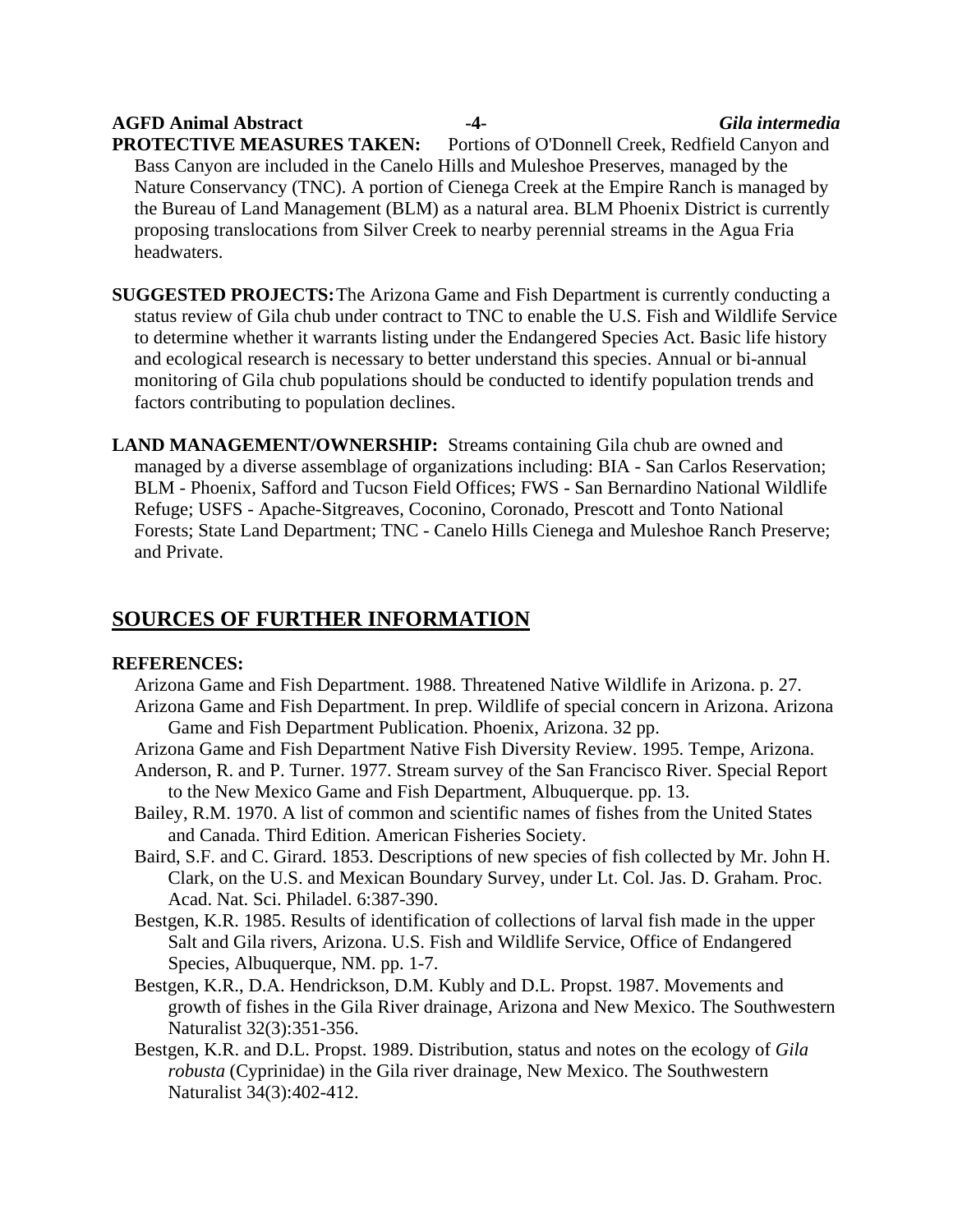## **AGFD Animal Abstract -5-** *Gila intermedia*

Bestgen, K.R., D.L. Propst and C.W. Painter. 1987. Transport ecology of larval fishes in the Gila River, New Mexico. Proc. Desert Fish Counc. 17:174-175.(Abstract).

- Cope, E.D. 1871. Recent reptiles and fishes. In: Preliminary report of the U.S. geological survey of Wyoming and portions of contiguous territories. Part 5: Special reports, edited by Hayden, F.V. 1871. pp. 432-442.
- Cope, E.D. and H.C. Yarrow. 1876. Report upon the collection of fishes made in portions of Nevada, Utah, California, New Mexico, and Arizona, during the years 1871, 1872, 1873, and 1874. Report Geography and Geology Exploration and Survey West of the 100th Meridian 5:635-703.
- DeMarais, B.D. 1985. Review of the taxonomic status of Roundtail Chub (*Gila robusta*) from the Moapa River, and a comparison with the Virgin River Chub (*Gila robusta seminuda*). Processed paper, Arizona State University, Tempe, Arizona 1-10.
- DeMarais, B.D. 1986. Morphological Variation in *Gila* (Pisces, Cyprinidae) and Geologic History: Lower Colorado River Basin. Tempe, Arizona: Unpublished Masters Thesis, Arizona State University. pp. 1-85.
- DeMarais, B.D. and W.L. Minckley. 1991. Hybridization in native cyprinid fishes, *Gila ditaenia* and *Gila* sp., in northwest Mexico. pp. 79-85.(UnPub)
- DeMarais, B.D. et al. 1992. Proc. Acad. Nat. Sci. 89:2747-2751.
- Douglas, M.E., W.L. Minckley and H.M. Tyus. 1989. Qualitative characters, identification of Colorado River chubs (Cyprinidae: Genus *Gila*) and the "Art of seeing well." Copeia (3):653-662.
- Dowling, T.E. and B.D. DeMarais. 1993. Evolution of *Gila cypha*. Nature 362:444-446.
- Dudley, R.K. and W.J. Matter 1996. The effects of Green Sunfish on the distribution, abundance, and habitat use of Gila Chub in Sabino Creek, Arizona. Final Report, AGFD Heritage Grant # I93110.
- Feth, J.H. and J.D. Hem. 1963. Reconnaissance of headwater springs in the Gila River drainage basin, Arizona. Geological Survey Water-Supply Paper, U.S. Department of the Interior 1619-H:H1-H54.
- Griffith, J.S. and T.R. Tiersch. 1989. Ecology of fishes in Redfield Canyon, Arizona, with emphasis on *Gila robusta intermedia*. Southwestern Naturalist. 34:131-134.
- Hamman, R.L. 1981. Hybridization of three species of Chub in a hatchery. Prog. Fish-Cult. 43(4):140-141.
- Hatch, M.D. 1978. Fishes and invertebrates. *in* Handbook of species endangered in New Mexico, New Mexico Department of Game and Fish.
- Holden, P.B. and C.B. Stalnaker. 1970. Systematic studies of the cyprinid genus *Gila* in the upper Colorado River basin. Copeia 109-120.
- Hubbs, C.L. and R.R. Miller. 1948. Correlation between fish distribution and hydrographic history in the desert basins of western United States. University of Utah Bull. 38:17-144.
- Huntington, E.H. 1955. Fisheries survey of the Gila and Mimbres Rivers drainages 1952- 1955. Processed Report, U.S. Department of Fish and Game. pp. 1-56.
- Jordan, D.S., B.W. Evermann and H.W. Clark. 1930. Checklist of the fishes and fish-like vertebrates of North and Middle America north of the northern boundary of Venezuela and Colombia. Rept. U.S. Fish Comm. Part 2, App. 10 1-670.
- Jordan, D.S. and C.H. Gilbert. 1883. Synopsis of the fishes of North America. Bull. U.S. Nat. Mus. 16:1-1018.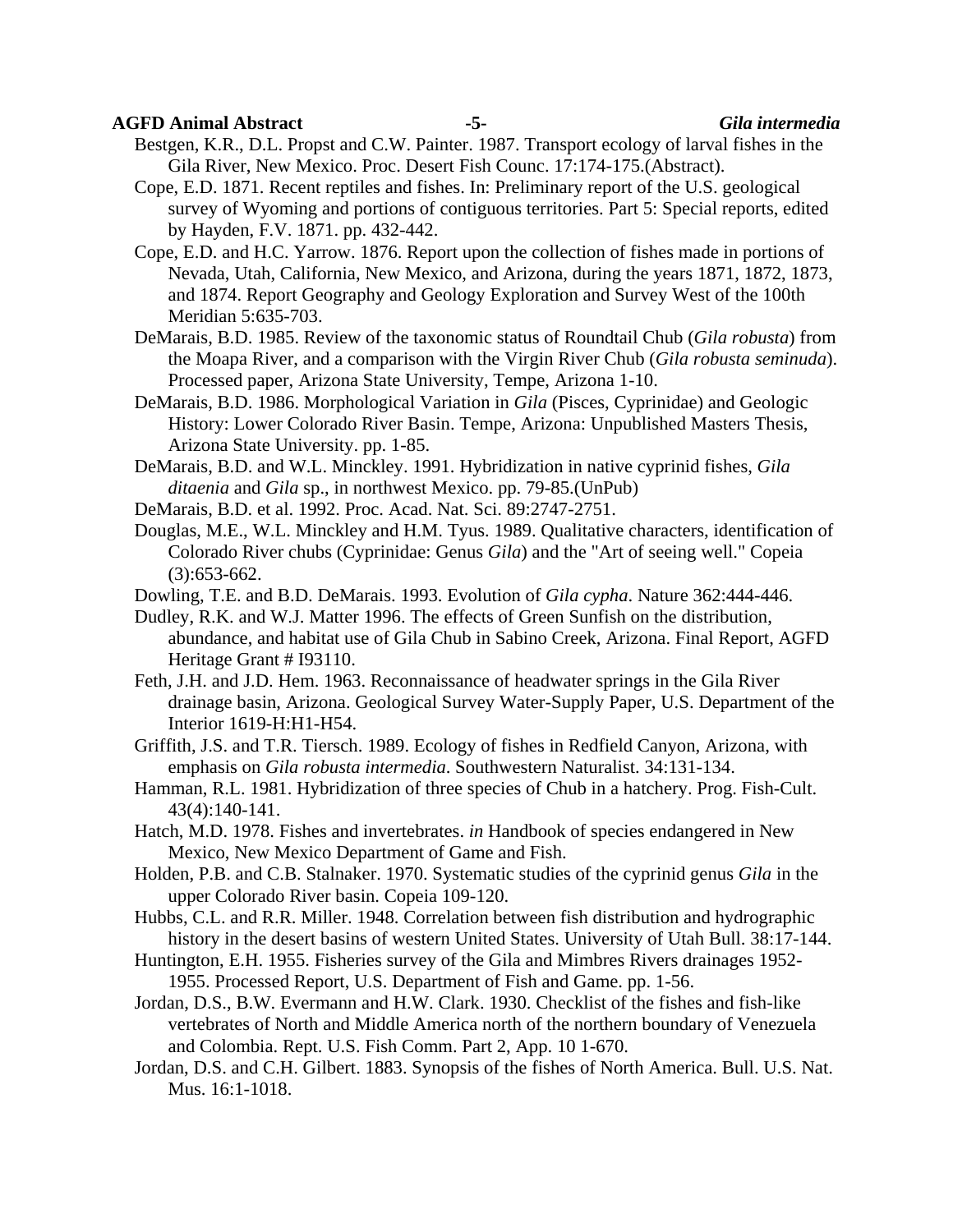## **AGFD Animal Abstract -6-** *Gila intermedia*

Kirsch, P.H. 1889. Notes on a collection of fishes obtained in the Gila River, at Fort Thomas, Arizona, by Lieut. W. L. Carpenter, U. S. Army. Proceedings of the United States National Museum, Smithsonian Institute, Washington, DC 11(1888):555-558.

Kynard, B.E. 1976. A study of the pollution sources and the effects on the aquatic habitat of Eagle Creek watershed, Apache Sitgreaves National Forest, Arizona. Final Report. USDA Forest Service, Rocky Mountain Forest and Range Experiment Station, Tempe, Arizona. pp. 82.

Labounty, J.F. 1972. The status of the native fish fauna of the Upper Gila River, New Mexico. Privately Processed Paper 1-13.

LaBounty, J.F. and Minckley, W.L. 1972. Native fishes of the upper Gila River system. *in* Symposium on rare and endangered wildlife of the southwestern U.S. Albuquerque: New Mexico Fish and Game. pp. 134-146.

Lowe, C.H. (ed.) 1967. The vertebrates of Arizona. University of Arizona Press, Tucson. pp. 270.

- Madsen, M.J. 1935. A biological survey of streams and lakes of Tonto National Forest, Arizona. Special Report. Department of Commerce, Bureau of Fisheries, Washington, D.C. pp. 23.
- Madsen, M.J. 1935. A biological survey of streams and lakes of Apache and Crook National Forests, Arizona. Special Report. Department of Commerce, Bureau of Fisheries, Washington, D.C. pp. 19.
- Madsen, M.J. 1935. A stream survey of parts of the Sitgreaves, Tusayan, and Coronado National Forests, Arizona. Special Report. Department of Commerce, Bureau of Fisheries, Washington, D.C. pp. 6.
- Miller, R.R. 1945. A new Cyprinid fish from southern Arizona, and Sonora, Mexico, with the description of a new subgenus of *Gila* and a review of related species. Copeia 2:104-110.
- Miller, R.R. 1961. Man and the changing fish fauna of the American Southwest. Paper Michigan Academy of Sciences, Arts, Letters, Vol. XLVI:365-404.

Miller, R.R. and C.H. Lowe 1967. Part 2. Fishes of Arizona. *in* The vertebrates of Arizona, edited by C.H. Lowe. University of Arizona Press, Tucson.

Minckley, W.L. 1969. Aquatic biota of the Sonoita Creek Basin, Santa Cruz County, Arizona. Ecological Studies Leaflet 15:1-8.

Minckley, W.L. 1973. Fishes of Arizona. Arizona Game and Fish Department, Phoenix. pp. 104-106.

- Minckley, W.L. 1985. Native fishes and natural aquatic habitats in U.S. Fish and Wildlife Service Region II, west of the Continental Divide. Albuquerque, NM:U.S.D.I., Fish and Wildlife Service, Div. of Endan. Species, 1985. pp. 158.
- Minckley, W.L. 1987. Fishes and aquatic habitats. *in* Assessment of water conditions and management opportunities in support of riparian values: BLM San Pedro River Properties, Arizona. Project Completion Report, Denver, Colorado: U.S. Department of the Interior, Bureau of Land Management Service Center, pp. 36-50.

Minckley, W.L. and M.R. Sommerfeld. 1981. Resource inventory for the Gila River complex, Eastern Arizona. Final Report. USDI, Bureau of Land Management, Safford District Office, Safford, Arizona. pp. 570.

Montgomery, J.M. 1985. Wildlife and fisheries studies, Upper Gila water supply project, Part 2: Fisheries. Final Report, for U.S. Bureau of Reclamation, Boulder City, Nevada VL -, pp. 1-127.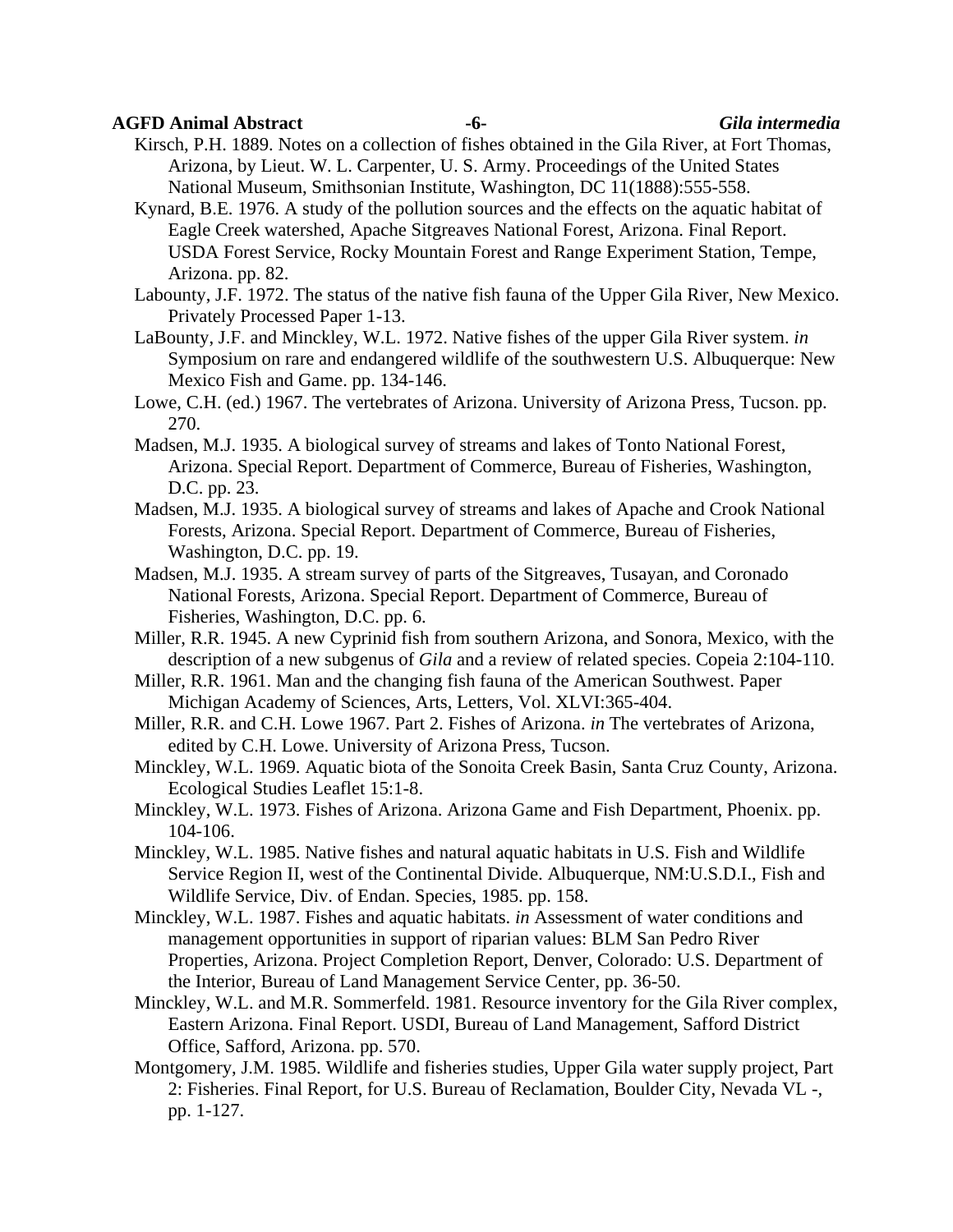## **AGFD Animal Abstract -7-** *Gila intermedia*

Neve, L.C. 1976. The life history of the roundtail chub, *Gila robusta grahami*, at Fossil Creek, Arizona. Flagstaff: Master's Thesis, Northern Arizona University, pp. 1-46.

Propst, D.L., P.C. Marsh and W.L. Minckley. 1985. Arizona survey for spikedace, *Meda fulgida* and loach minnow, *Tiaroga cobitis*: Fort Apache and San Carlos Apache Indian Reservations and Eagle Creek. *in* Report to Office of Endangered Species, Albuquerque: U.S. Fish and Wildlife Service.

Rinne, J.N. 1969. Cyprinid fishes of the genus *Gila* from the lower Colorado River basin. Masters thesis, Arizona State University, Tempe.

Rinne, J.N. 1975. Changes in minnow populations in a small desert stream resulting from natural and artificially induced factors. Southwest Naturalist 20(2):185-195.

Rinne, J.N. 1976. Cyprinid fishes of the genus *Gila* from the Lower Colorado River basin. Wasmann Journal of Biology 34(1):65-107.

Rinne, J.N. and W.L. Minckley. 1970. Native Arizona Fishes, Part 3 - the minnows called "chubs." Wildlife Views 17:12-19.

Rinne, J.N. and W.L. Minckley. 1991. Native fishes of arid lands: a dwindling resource of the desert southwest. U.S. Department of Agriculture, Forest Service, General Technical Report RM-206. Rocky Mountain Forest and Range Experiment Station, Fort Collins, Colorado. pp. 24-25.

Rosenfeld, M.J. 1981. Cytogenetic investigations of the Colorado River Gila complex (Ostariophysi: Cyprinidae). Unpublished paper 1-28.

Secretaría De Desarrollo Social. 1994. Diario Oficial de la Federacion. p. 52.

- Secretaría de Medio Ambiente. 2000. Diario Oficial de la Federacion, PROY-NOM-059- ECOL-2000. p. 45.
- Smith, G.R., R.R. Miller and W.D. Sable. 1979. Species relationships among fishes of the genus *Gila* in the Upper Colorado River drainage. Proceedings of the First Conference on Scientific Research in the National Parks 1:613-623.
- State of New Mexico. 1975. State Endangered, Group 1. July 24, 1975.
- Stout, G.G., E.C. Bloom and J.K. Glass. 1970. The fishes of Cave Creek, Maricopa County, Arizona. J. Ariz. Acad. Sci. 6:109-113.

Sublette, J.E., M.D. Hatch, and M. Sublette. 1990. The fishes of New Mexico. University of New Mexico Press, Albuquerque. p.347.

- USDA, Forest Service. 1979. The status and management for threatened and endangered fishes of the Coronado National Forest. USDA Forest Service, Coronado National Forest, Tucson, Arizona. pp. 16.
- USDA, Forest Service Region 3. 1988. Regional Forester's Sensitive Species List.
- USDA, Forest Service Region 3. 1999. Regional Forester's Sensitive Species List.
- USDI, Fish and Wildlife Service. 1983. Environmental Assessment-Proposed determination that *Gila intermedia* (Gila chub) is a threatened species pursuant to the Endangered Species Act with critical habitat, Washington:U.S. Department of the Interior.
- USDI, Fish and Wildlife Service. 1985. Endangered and Threatened Wildlife and Plants; Review of Vertebrate Wildlife; Notice of Review. Federal Register 50(181):37960.
- USDI, Fish and Wildlife Service. 1989. Endangered and Threatened Wildlife and Plants; Animal Notice of Review. Federal Register 54(4):556.
- USDI, Fish and Wildlife Service. 1991. Endangered and Threatened Wildlife and Plants; Animal Candidate Review for Listing as Endangered or Threatened Species; Proposed Rule. Federal Register 56(225):58807.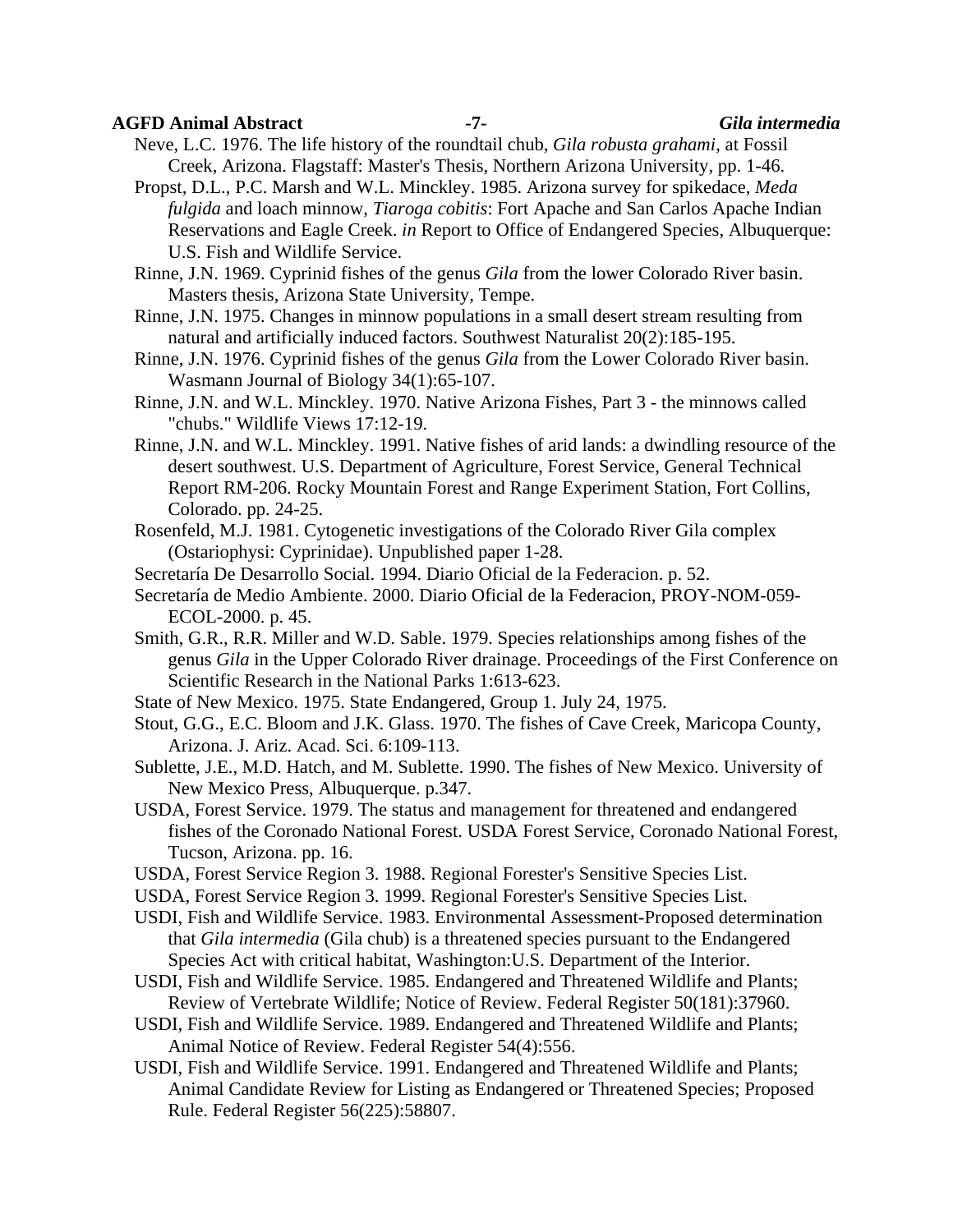#### **AGFD Animal Abstract -8-** *Gila intermedia*

USDI, Fish and Wildlife Service. 1994. Endangered and Threatened Wildlife and Plants; Animal Candidate Review for Listing as Endangered or Threatened Species; Proposed Rule. Federal Register 59(219):58988.

USDI, Fish and Wildlife Service. 1996. Endangered and Threatened Wildlife and Plants: Review of Plant and Animal Taxa that are Candidates for Listing as Endangered or Threatened Species. Federal Register 61(40):7596-7613.

USDI, Fish and Wildlife Service. 1997. Endangered and Threatened Wildlife and Plants; Review of Plant and Animal Taxa that are Candidates or Proposed for Listing as Endangered or Threatened, Annual Notice of Findings on Recycled Petitions, and Annual Description of Progress on Listing Actions; Notice of Review; Proposed Rule. Federal Register 62(182):49402.

USDI, Fish and Wildlife Service. 1999. Endangered and Threatened Wildlife and Plants: Review of Plant and Animal Taxa that are Candidates for Listing as Endangered or Threatened Species; Proposed Rule. Federal Register 64(205):57538.

USDI, Fish and Wildlife Service. 2001. Endangered and Threatened Wildlife and Plants: Review of Plant and Animal Taxa that are Candidates for Listing as Endangered or Threatened Species; Proposed Rule. Federal Register 66(05):1300.

USDI, Fish and Wildlife Service. 2002. Endangered and Threatened Wildlife and Plants; Listing the Gila Chub as Endangered with Critical Habitat; Proposed Rule. Federal Register 67(154):51948-51985.

- USDI, Fish and Wildlife Service. 2006. Endangered and Threatened Wildlife and Plants; Review of Native Species that are Candidates or Proposed for Listing as Endangered or Threatened; Annual Notice of Findings on Resubmitted Petitions; Annual Description of Progress on Listing Actions. Federal Register 71(176): 53756-53835.
- Vives, S.P. Element Stewardship Abstract for *Gila intermedia*. Tucson: The Nature Conservancy, Arizona Field Office, 1990. pp. 1-12.

 Weedman, D.A. et. al. 1996, Status Review of Gila Chub, *Gila internedia*, in the United States and Mexico, AGFD Non-Game Technical Report. # 91.

Williams, J.E. and D.W. Sada. 1993. America's desert fishes: increasing their protection under the Endangered Species Act. Endangered Species Tech. Bull. 10:8-14.

Winn, H.E. and R.R. Miller. 1954. Native postlarval fishes of the lower Colorado River basin, with a key to their identification. California Fish and Game, 40:273-285.

Ziebell, C.D. and R.R. Roy. 1989. Distribution and angler use of the Roundtail Chub *Gila robusta* in the Upper Verde River. Number 89-1, Tucson, Arizona: Cooperative Fish and Wildlife Research Unit, University of Arizona, pp. 1-34.

## **MAJOR KNOWLEDGEABLE INDIVIDUALS:**

Bruce D. DeMarais

Paul C. Marsh, Arizona State University, Tempe, Arizona.

David L. Propst - New Mexico Department of Game and Fish.

Jeff Simms - Safford District, Bureau of Land Management.

#### **ADDITIONAL INFORMATION:**